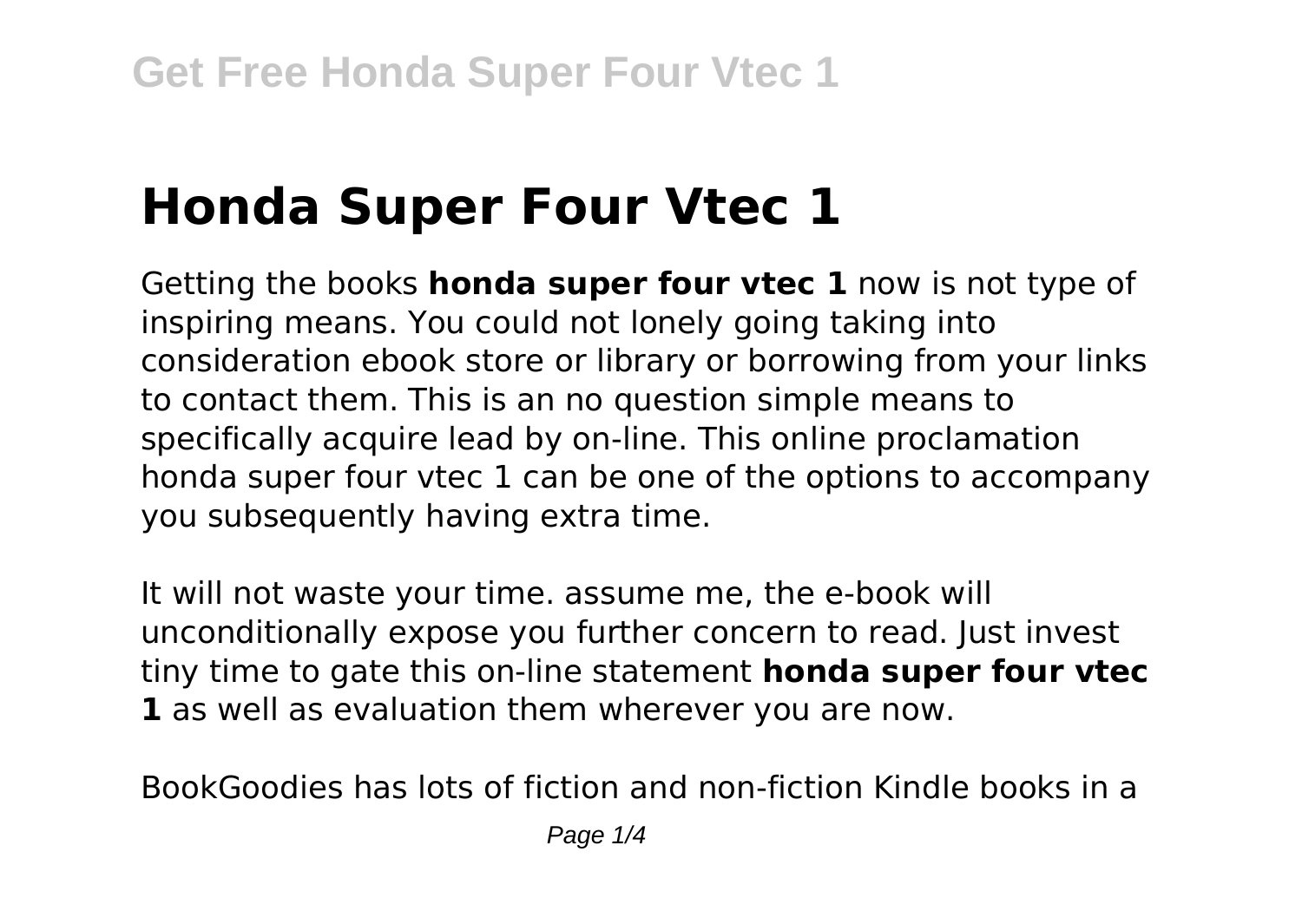variety of genres, like Paranormal, Women's Fiction, Humor, and Travel, that are completely free to download from Amazon.

### **Honda Super Four Vtec 1**

History Year Country Name / Frame / Engine 1992 Japan Name: Honda CB400SF (Super Four) . Frame: NC31-100001 to NC31-1034643 . Code: CB400F IIn . 1993 Japan Name: Honda CB400SF (Super Four) . Frame: NC31-120001 to NC31-1212250 . Code: CB400F IIr . 1994 Japan Name: Honda CB400SF (Super Four) . Frame: NC31-130001 to NC31-1307373 . Code: CB400F IIs . 1995 Japan Name: Honda CB400SF (Super Four ...

## **Honda CB 400 (Super Four): review, history, specs**

Honda CB400 Super Four 1992-1998. Photography by Tew Tar-Ua. ... Before the next version (1999), these bikes didn't have VTEC. There was also a Super Four version S (1996-1998) with Brembo brakes and Showa suspension. Honda CB400SF Hyper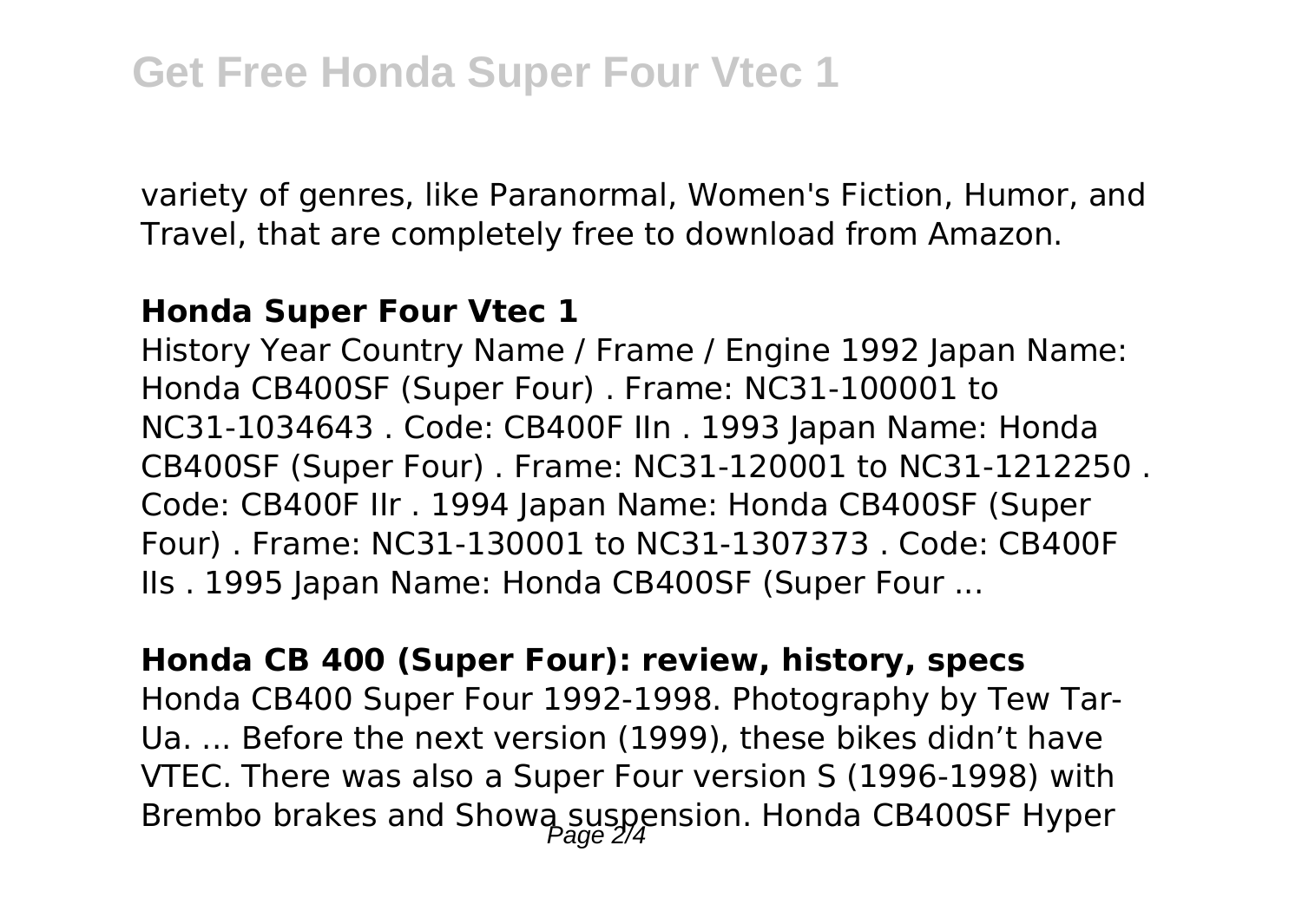VTEC (1999-2007) 1999 Honda CB400SF.

**The Honda CB400 Super Four — No, You Can't Have One** The Honda D series inline-four cylinder engine is used in a variety of compact models, most commonly the Honda Civic, CRX, Logo, Stream, and first-generation Integra.Engine displacement ranges between 1.2 and 1.7 liters. The D Series engine is either SOHC or DOHC, and might include VTEC variable valve timing. Power ranges from 66 PS (49 kW) in the Logo to 130 PS (96 kW) in the Civic Si.

#### **Honda D engine - Wikipedia**

The first Honda City (AA for sedans, VF for vans and FA for the wider Turbo II and Cabriolets) was introduced in November 1981 with the innovative "Tallboy" design; of unusual height it enabled four adults to fit comfortably in the very short City (under 3.4 m or 11.2 ft).Produced as a  $3-200$  hatchback in a variety of trim